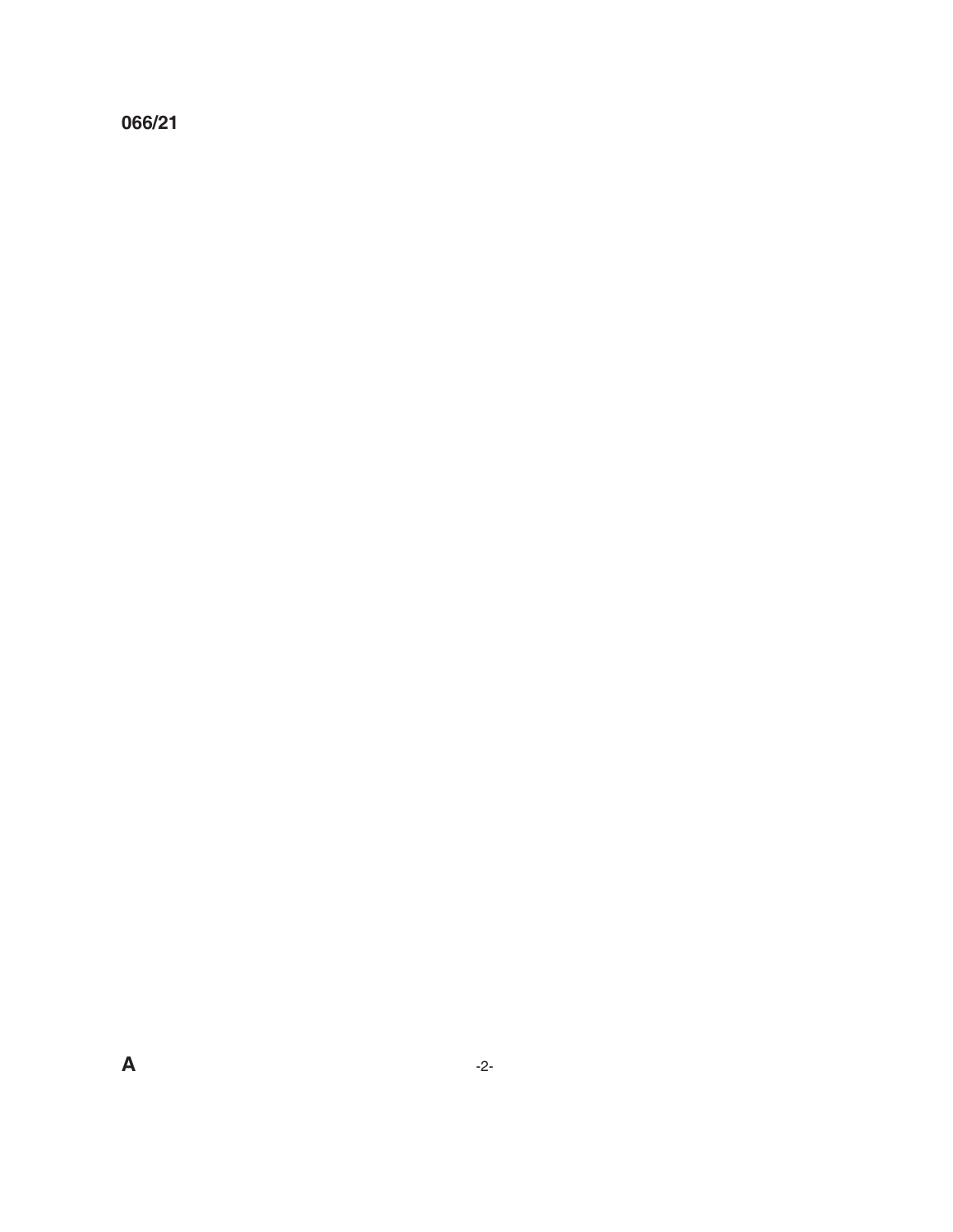| 1. Dimensional formulae of force is                                                                       |    |                        |  |
|-----------------------------------------------------------------------------------------------------------|----|------------------------|--|
| A) $MLT^{-2}$                                                                                             |    | B) $MLT^{-1}$          |  |
| $C)$ MLT <sup>2</sup>                                                                                     |    | D) MLT                 |  |
| 2. Equilibrant is same as the resultant in magnitude but its direction is __________ to<br>the resultant. |    |                        |  |
| A) Same as                                                                                                |    | B) Twice               |  |
| C) Opposite                                                                                               |    | D) Three times         |  |
| 3. A beam is fixed at one end and free at the other end and it is called ______ beam.                     |    |                        |  |
| A) Overhanging                                                                                            |    | B) Cantilever          |  |
| C) Simply supported                                                                                       |    | D) Continues           |  |
| 4. Dynamic friction is found to be __________ limiting friction.                                          |    |                        |  |
| A) More than                                                                                              |    | B) Less than           |  |
| C) Equal to                                                                                               |    | D) Twice               |  |
| 5. In an ideal machine velocity ratio is _______ to the mechanical advantage.                             |    |                        |  |
| A) More than                                                                                              |    | B) Less than           |  |
| C) Equal to                                                                                               |    | D) Two times           |  |
| 6. 1 km/hr = ____________ m/sec.                                                                          |    |                        |  |
| A) 5/18                                                                                                   |    | B) 1000                |  |
| C) 5/9                                                                                                    |    | D) 3600                |  |
| 7. In __________ driving and driven shaft are right angle but not intersecting.                           |    |                        |  |
| A) Bevel gear                                                                                             |    | B) Spur gear           |  |
| C) Rack and pinion                                                                                        |    | D) Worm and worm wheel |  |
| 8. In an inclined plane the velocity ratio is                                                             |    |                        |  |
| $rac{1}{\sin \theta}$<br>(A)                                                                              | B) | $2\pi R$               |  |
|                                                                                                           |    | P                      |  |
| $\mathbf{C}$<br>$cos\theta$                                                                               | D) | $tan \theta$           |  |

 $\mathsf{A}$   $\qquad \qquad$   $\Box$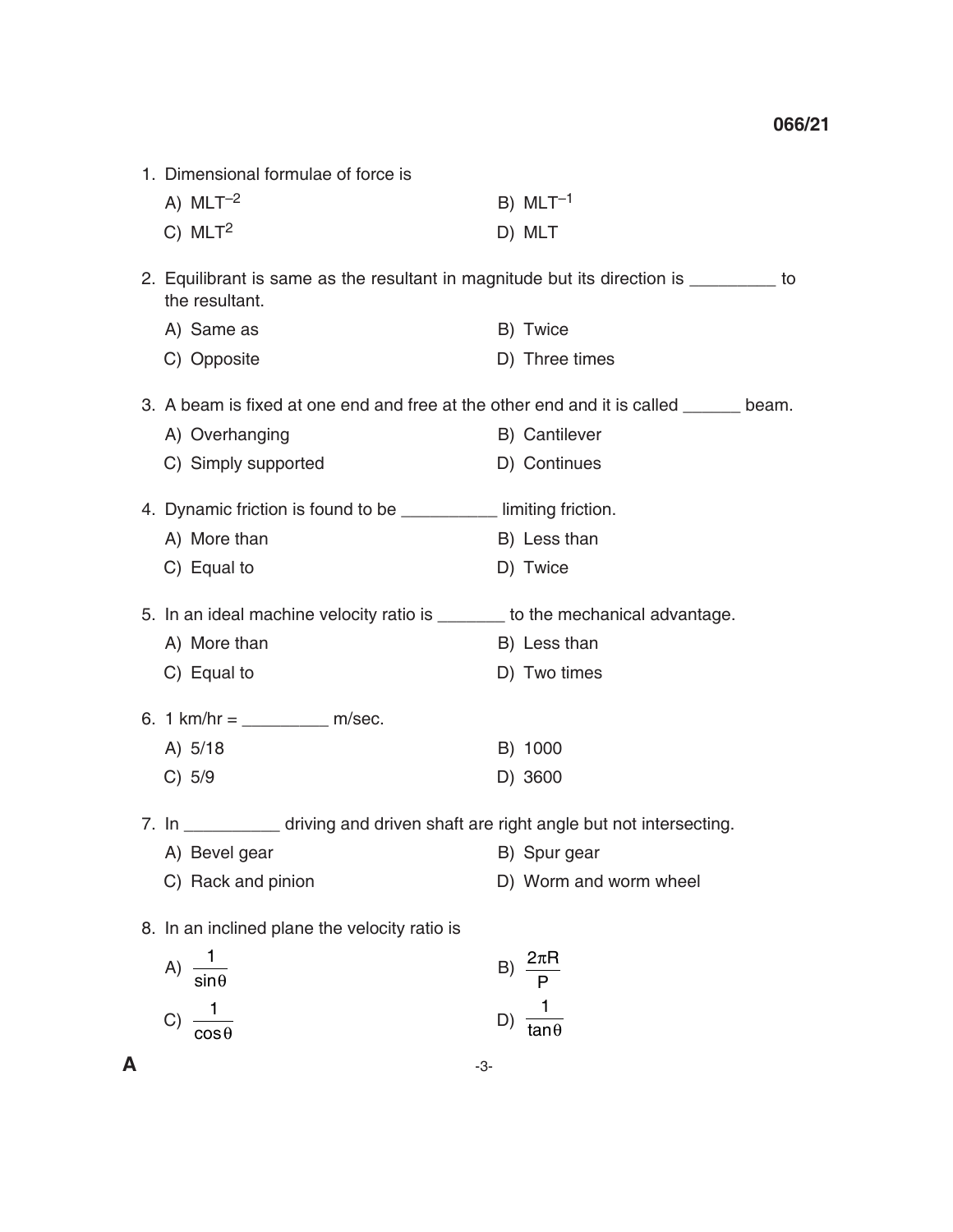| 9. Momentum = Mass $\times$ ________.                                                                                |                     |
|----------------------------------------------------------------------------------------------------------------------|---------------------|
| A) Velocity                                                                                                          | B) Acceleration     |
| C) Time                                                                                                              | D) Displacement     |
| 10. The unit of mechanical advantage is                                                                              |                     |
| A) Newton                                                                                                            | B) Joule            |
| C) Watt                                                                                                              | D) No unit          |
| 11. A rubber ball is dropped from a tower it reaches the ground in one second, then the<br>height of the tower is    |                     |
| $A)$ 4 m                                                                                                             | B) 4.9 m            |
| $C)$ 6 m                                                                                                             | D) 6.2 m            |
| 12. In a "V" belt specification "C3048 IS:2494" "C" indicates                                                        |                     |
| A) Manufactures code                                                                                                 | B) Inside length    |
| C) V belt cross section                                                                                              | D) Type of material |
| 13. For taking high axial thrust loads _________ bearings are used.                                                  |                     |
|                                                                                                                      |                     |
| A) Ball bearing                                                                                                      | B) Needle bearing   |
| C) Tappered roller bearing                                                                                           | D) Roller bearing   |
| 14. The centre of gravity of a solid hemisphere of radius 'r' is at a distance of ______<br>from the diametral axis. |                     |
| A) $3r/8$                                                                                                            | B) r/2              |
| $C)$ 3r/4                                                                                                            | D) $r/8$            |
| 15. When turning to turn a key in to a lock the force applied is                                                     |                     |
| A) Coplanar force                                                                                                    | B) Lever            |
| C) Couple                                                                                                            | D) Moment           |
| 16. Which of the following is a vector quantity?                                                                     |                     |
| A) Time                                                                                                              | B) Density          |
| C) Acceleration                                                                                                      | D) Mass             |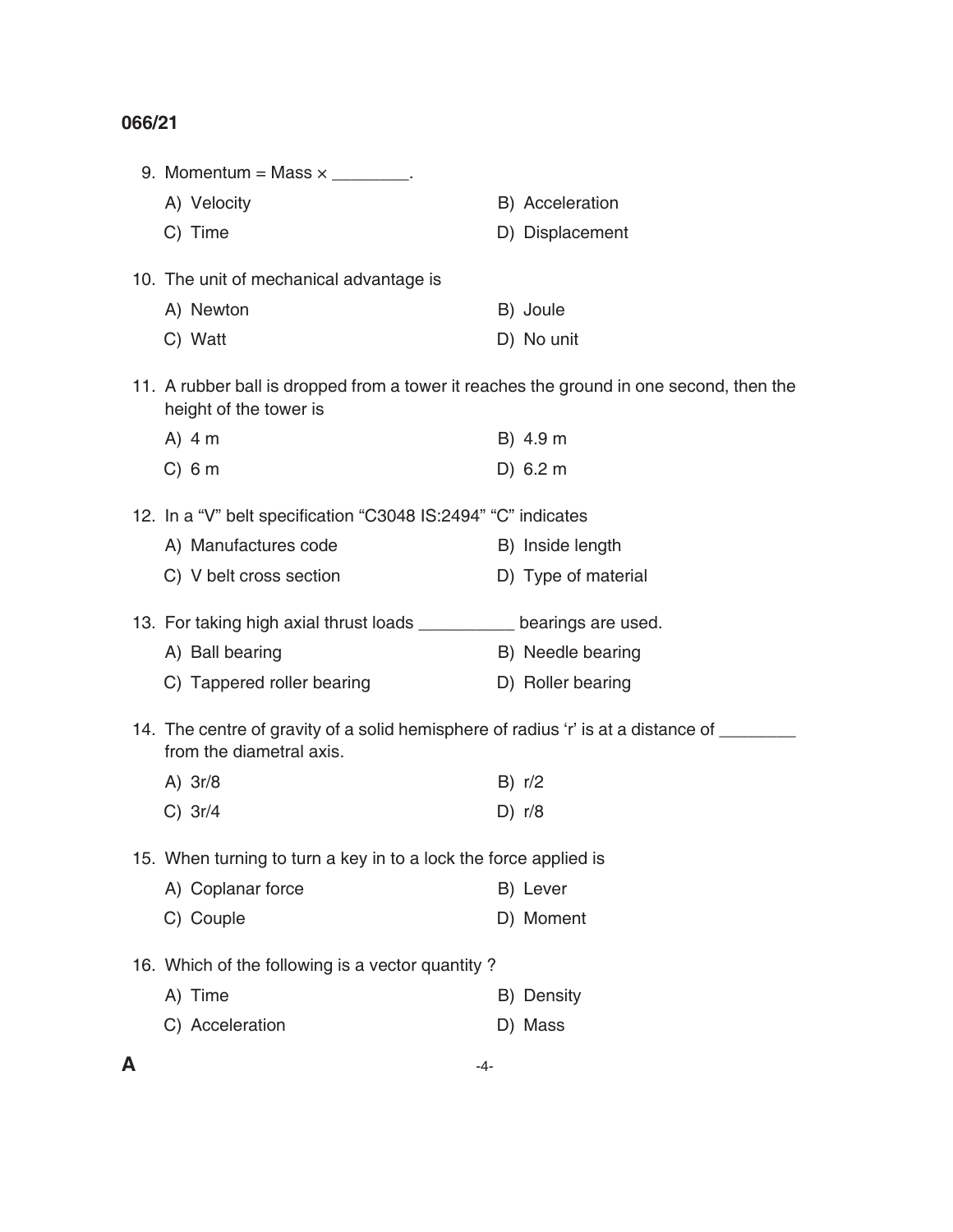|   | 17. For maximum range of a projectile the angle of projection should be ________<br>degree.            |  |                      |
|---|--------------------------------------------------------------------------------------------------------|--|----------------------|
|   | A) 45                                                                                                  |  | B) 30                |
|   | C) 60                                                                                                  |  | D) 90                |
|   | 18. The ratio of the speed of the driven wheel to the speed of the driving wheel is                    |  |                      |
|   | A) Angular velocity                                                                                    |  | B) Velocity ratio    |
|   | C) Creep                                                                                               |  | D) Slip              |
|   | 19. Two forces of 3N and 4N which are acting at right angles to each other will have a<br>resultant of |  |                      |
|   | A) 7N                                                                                                  |  | <b>B) 1N</b>         |
|   | $C)$ 5N                                                                                                |  | D) 12N               |
|   | 20. A force acting on a body may                                                                       |  |                      |
|   | A) Introduce internal stress                                                                           |  | B) Retard its motion |
|   | C) Balance the other forces acting on it                                                               |  | D) All the above     |
|   | 21. Roughness value corresponding to the roughness grade number N2 is _______<br>micron.               |  |                      |
|   | A) 50                                                                                                  |  | B) 0.8               |
|   | C) 0.05                                                                                                |  | D) 0.025             |
|   | 22. Tap drill size for M10 $\times$ 1 thread is ___________ mm.                                        |  |                      |
|   | A) 10.5                                                                                                |  | B) 12                |
|   | C) 8                                                                                                   |  | D) 8.7               |
|   | 23. Size of A1 drawing sheet is ___________ mm.                                                        |  |                      |
|   | A) $594 \times 841$                                                                                    |  | B) $841 \times 1189$ |
|   | C) $210 \times 297$                                                                                    |  | D) $297 \times 420$  |
|   | 24. If a line is parallel to VP and inclined to HP, it has                                             |  |                      |
|   | A) VT only                                                                                             |  | B) HT only           |
|   | C) Both HT and VT                                                                                      |  | D) None of these     |
| A | -5-                                                                                                    |  |                      |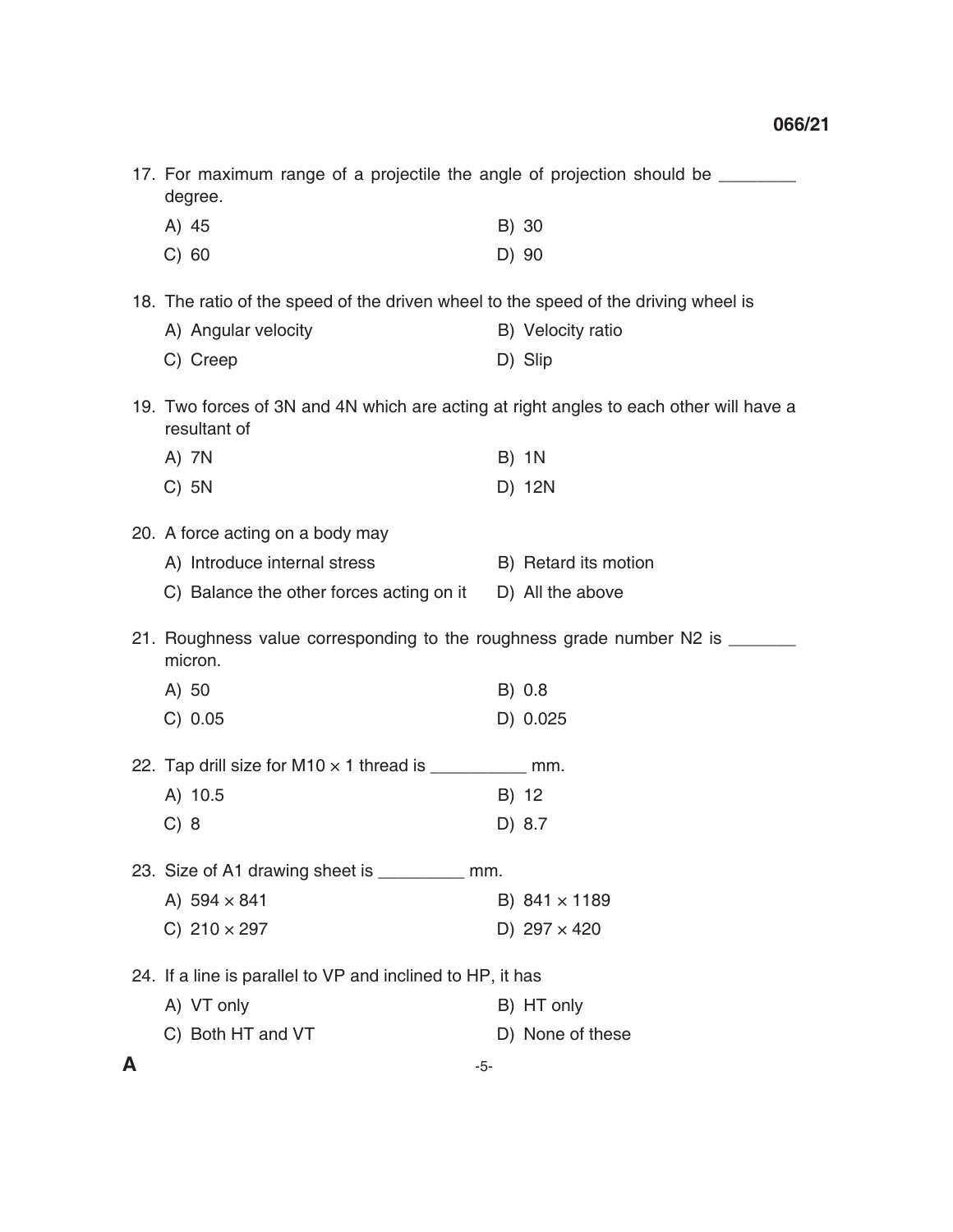| C) Section                             |                                                                    | D) Chain                                                                                              |
|----------------------------------------|--------------------------------------------------------------------|-------------------------------------------------------------------------------------------------------|
| A) Hidden                              |                                                                    | B) Centre                                                                                             |
|                                        |                                                                    | 32. Ines are drawn usually at an angle of 45 degree to the horizontal line.                           |
| C) Both in first angle and third angle |                                                                    | D) None of these                                                                                      |
| A) First angle                         |                                                                    | B) Third angle                                                                                        |
|                                        |                                                                    | projection the object is in between observer and plane.                                               |
| $C)$ 90                                |                                                                    | D) 30                                                                                                 |
| A) 60                                  |                                                                    | B) 45                                                                                                 |
|                                        | 30. The angle of tail stock dead centre nose is __________ degree. |                                                                                                       |
| C) $1.5D + 3$                          |                                                                    | D) $2D + 3$                                                                                           |
| A) 1.5D                                |                                                                    | B) 2D                                                                                                 |
|                                        |                                                                    | 29. If $D =$ nominal diameter of bolt, then distance across corner of nut is $\frac{1}{\sqrt{2}}$ mm. |
| $C)$ 45                                |                                                                    | D) 55                                                                                                 |
| $A)$ 60                                |                                                                    | B) 47.5                                                                                               |
|                                        | 28. The angle of BSW thread is __________ degree.                  |                                                                                                       |
| C) Triangulation                       |                                                                    | D) Approximate                                                                                        |
| A) Parallel line                       |                                                                    | B) Radial line                                                                                        |
|                                        | 27. For making a funnel ___________ development method is used.    |                                                                                                       |
| $C)$ 11                                |                                                                    | D) 15                                                                                                 |
| A) 12                                  |                                                                    | B) 10                                                                                                 |
| side is                                |                                                                    | 26. The total internal angle of a regular polygon is 1800 degree, then the number of                  |
| C) Intersecting                        |                                                                    | D) Touching                                                                                           |
| A) Parallel                            |                                                                    | B) Inclined                                                                                           |
| will have true length.                 |                                                                    | 25. If a line is ___________ to any one of the reference planes, its projection on that plane         |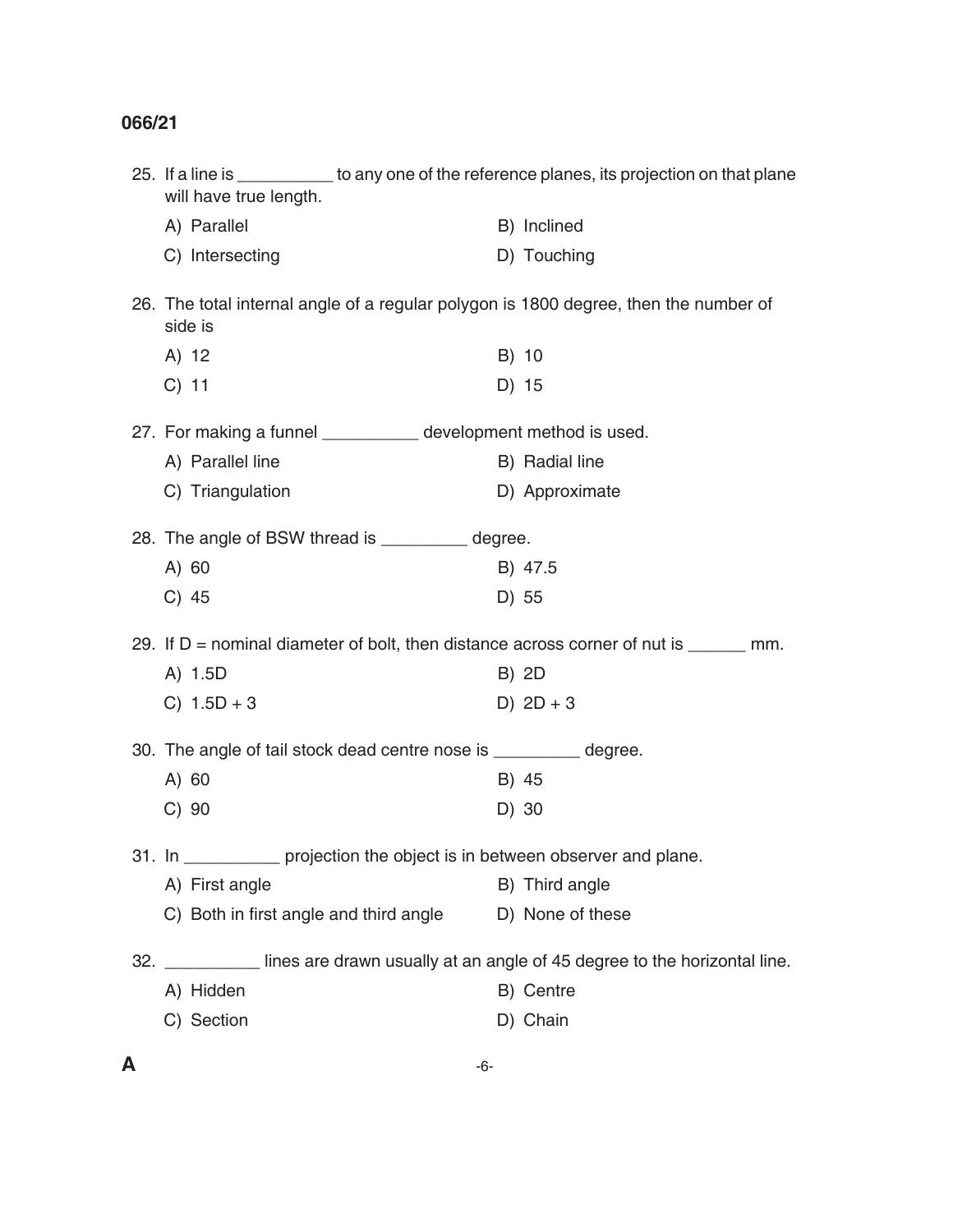| 33. The term station point is related to<br>projection. |                |  |  |
|---------------------------------------------------------|----------------|--|--|
| A) Orthographic                                         | B) Perspective |  |  |
| C) Isometric                                            | D) Oblique     |  |  |
| 34. In a double start thread the lead is equal to       | the pitch.     |  |  |

A) 2 times B) 3 times

C) Half D)  $1/3^{rd}$ 

35. In radial bearing the load acting is \_\_\_\_\_\_\_\_ to the bearing axis.

- A) Parallel B) Perpendicular
- C) Inclined **D**) Both inclined and perpendicular

36. What happen when the thermostat valve is removed from an engine ?

- A) Engine quickly over heat B) Not maintain working temperature
- C) Engine missing D) Decrease volumetric efficiency

37. The actual power available on the engine crankshaft is

- A) BHP B) IHP
- C) FHP D) Mechanical efficiency
- 38. A radiator cap contains
	- A) Pressure valve
	- B) Vacuum valve
	- C) Pressure and vacuum relief valve
	- D) Pressure and temperature relief valve
- 39. The zinc coated iron pipe is known as
	- A) Galvanized iron B) Wrought iron
	- C) Stainless steel D) Cast iron
- 40. Which type lubrication system is used in car engine ?
	- A) Splash lubrication B) Pressure lubrication
	- C) Dry-sump lubrication D) Petroil lubrication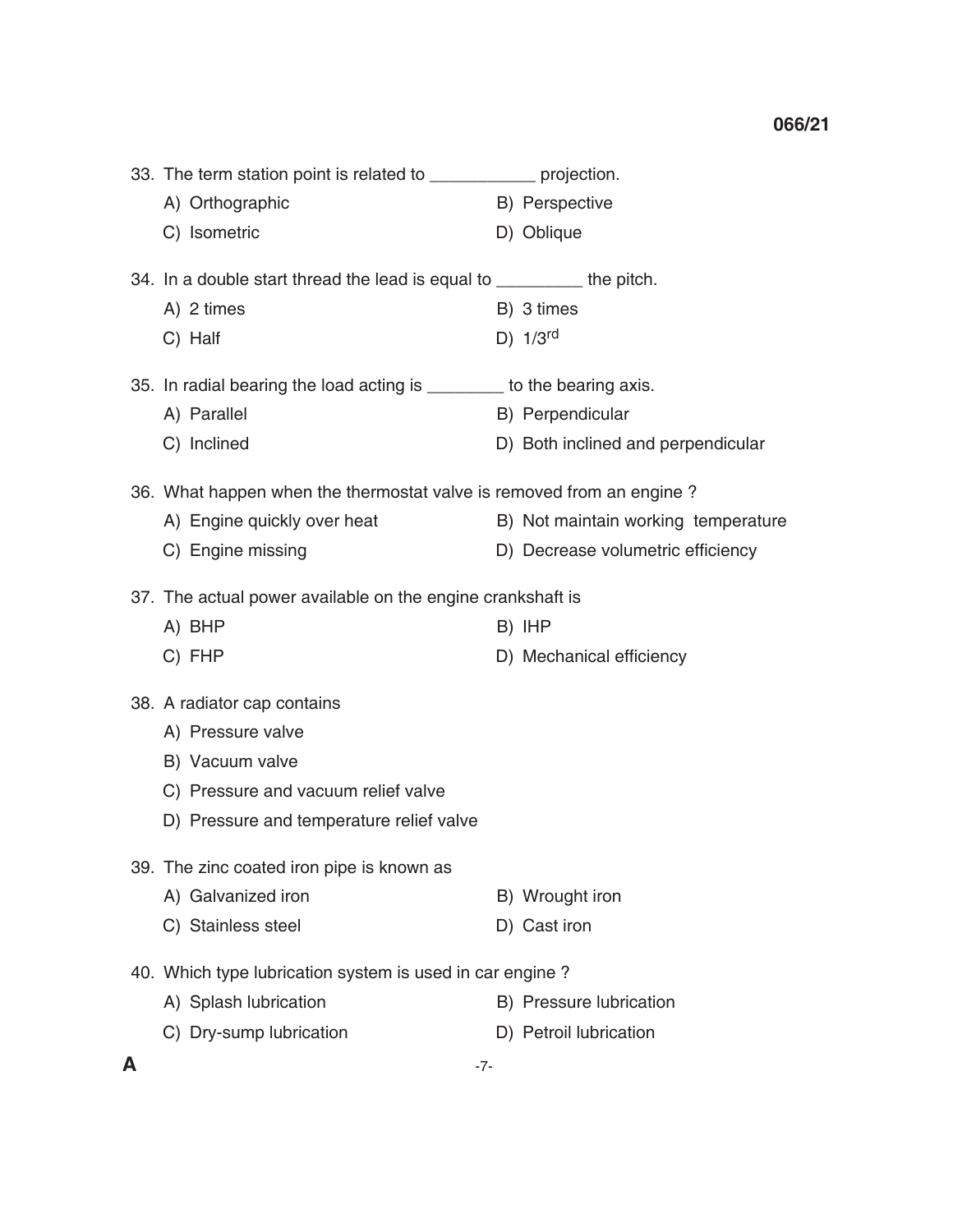| 41. The sequence of working stroke takes place in a multi cylinder engine is called   |                            |
|---------------------------------------------------------------------------------------|----------------------------|
| A) Crank throw                                                                        | B) Cycle                   |
| C) Mean effective pressure                                                            | D) Firing order            |
| 42. The cold starting device of a petrol engine is called                             |                            |
| A) Choke                                                                              | B) Glow plug               |
| C) Ignition coil                                                                      | D) Spark plug              |
| 43. In a petrol engine speed ratio of engine cam shaft and distributor shaft is       |                            |
| A) $1:2$                                                                              | B) 1:4                     |
| C) 2:1                                                                                | D) 1:1                     |
| 44. Which type valves are used in air compressor?                                     |                            |
| A) Reed valve                                                                         | B) Sleeve valve            |
| C) Rotary valve                                                                       | D) System protection valve |
| 45. The part which convert hydraulic power in to liner force or motion by             |                            |
| A) Check valve                                                                        | B) Flow control valve      |
| C) NRV                                                                                | D) Actuators               |
| 46. What are the reasons of blow by gases?                                            |                            |
| A) Worn out cam journals and bearings                                                 |                            |
| B) Worn out valve face and stem                                                       |                            |
| C) Worn out piston rings and cylinder wall                                            |                            |
| D) Damaged head gasket and seals                                                      |                            |
| 47. In a diesel cycle, engine combustion takes place at                               |                            |
| A) Constant pressure                                                                  | B) Constant volume         |
| C) Constant temperature                                                               | D) Constant entropy        |
| 48. Which among the following engine gives better balancing and more uniform torque ? |                            |
| A) Radial engine                                                                      | B) In-line engine          |
| C) Square engine                                                                      | D) Opposed engine          |
|                                                                                       |                            |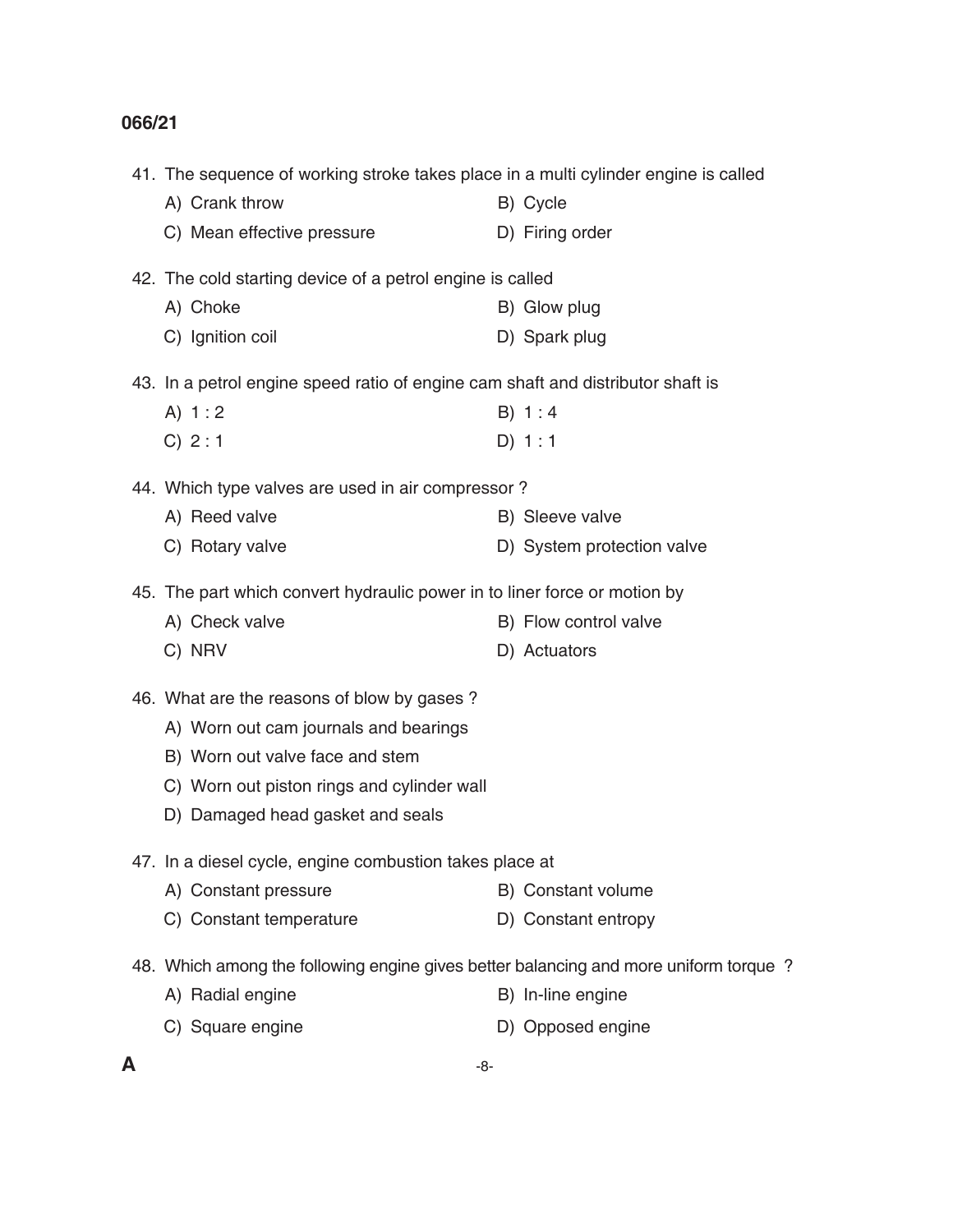49. In a petrol engine evaporative emission is controlled by A) Catalytic convertor B) EGR C) SCR D) Carbon canister 50. Excessive valve clearance results A) Valve lead B) Valve lag C) Decrease volumetric efficiency D) Both (B) and (C) 51. Which among the following is used to close the pipe ends ? A) Union B) Coupling C) Cap and plug D) Nipple 52. Engine crankshaft bearings are A) Ball bearing B) Shell bearing C) Foot step bearing D) Bush bearing 53. CRDI stands for A) Common Rail Dual Injection B) Common Rail Diesel Injection C) Common Rack Direct Injection D) Common Rail Direct Injection 54. The transmission and control of power by means of liquid called A) Pneumatics B) Mechanics C) Hydraulics D) Viscosity 55. The actuators of a hydraulic brake system is A) Wheel cylinder **B**) Master cylinder C) Fluid lines D) Regulator valve 56. A hydraulic press works under A) Boyle's law B) Charles' law C) Pascal's law D) Bernoulli's theorem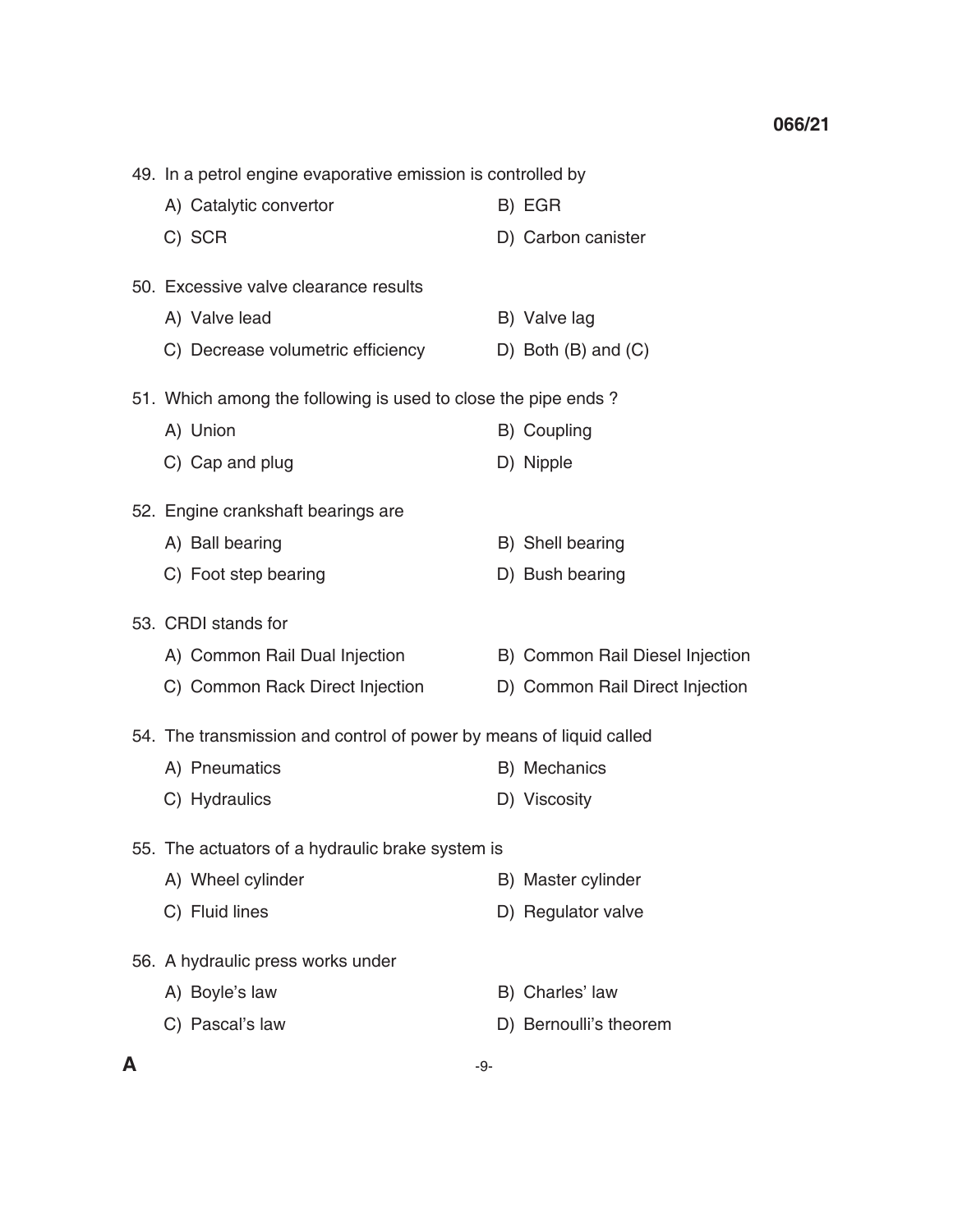|   | 57. What is bleeding?<br>A) Replace seals and springs of a hydraulic valve<br>B) Remove air from a hydraulic line<br>C) The process of top up or change the hydraulic fluid<br>D) The regular maintenance of a hydraulic machine |        |                                                  |
|---|----------------------------------------------------------------------------------------------------------------------------------------------------------------------------------------------------------------------------------|--------|--------------------------------------------------|
|   | 58. The flow rate of oil in a hydraulic machine is expressed in<br>A) $kg/cm2$<br>C) $\text{kg/m}^3$                                                                                                                             |        | B) $m^2/minute$<br>D) $m^3$ /second              |
|   | 59. FRL (Filter, Regulator and Lubricator) is an essential part of<br>A) Pneumatic power tool<br>C) Hydraulic brake system                                                                                                       |        | B) Hydraulic press<br>D) Direction control valve |
|   | 60. Which tool is used to hold large diameter pipes?<br>A) Channel lock plier<br>C) Chain wrench                                                                                                                                 |        | B) Pipe wrench<br>D) Pipe vice                   |
|   | 61. The valve which prevent reverse flow of fluid in a hydraulic machine<br>A) Protection valve<br>C) Throttle valve                                                                                                             |        | B) Non-return valve<br>D) Unloaded valve         |
|   | 62. Which device is used to connect two pipes with different diameter?<br>A) Union<br>C) Nipple                                                                                                                                  |        | B) Cap<br>D) None of these                       |
|   | 63. The process of making leak proof joint in a riveted joint is<br>A) Welding<br>C) Caulking and Fullering                                                                                                                      |        | B) Brazing<br>D) Soldering                       |
|   | 64. What is long radius elbow?<br>A) Radius is equal the bore of pipe<br>B) Radius is 1.5 times of bore of pipe<br>C) Radius is 2 times of bore of pipe<br>D) Radius is half of bore of pipe                                     |        |                                                  |
| А |                                                                                                                                                                                                                                  | $-10-$ |                                                  |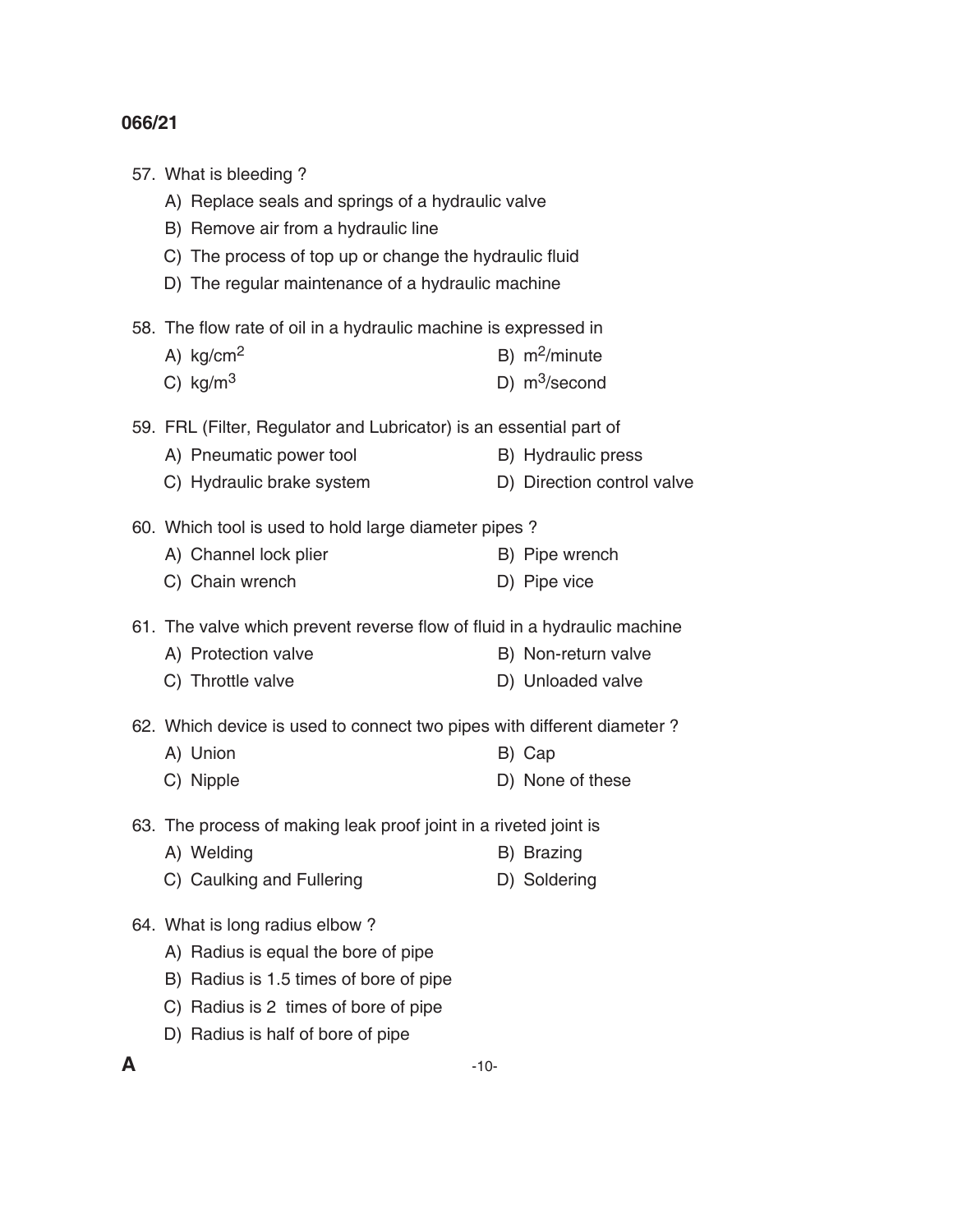| 65. Which of the following prevents the sewer gases to building, in sanitary fittings?              |  |                   |
|-----------------------------------------------------------------------------------------------------|--|-------------------|
| A) Trap                                                                                             |  | B) Reducer        |
| C) Elbow                                                                                            |  | D) Cross          |
| 66. Among the following which size of drawing sheet has its surface area 1m <sup>2</sup> ?          |  |                   |
| A) A1 size                                                                                          |  | B) A0 size        |
| C) A2 size                                                                                          |  | D) A4 size        |
| 67. In first angle projection in which quadrant the object should be placed?                        |  |                   |
| A) First                                                                                            |  | B) Second         |
| C) Third                                                                                            |  | D) Fourth         |
| 68. What is the shape of plan of a sphere in third angle projection?                                |  |                   |
| A) Elliptical                                                                                       |  | B) Semicircular   |
| C) Circular                                                                                         |  | D) Parabola       |
| 69. Irregular curves can be drawn by which of the following instrument?                             |  |                   |
| A) Compass                                                                                          |  | B) Divider        |
| C) Brass rule                                                                                       |  | D) French curve   |
| 70. In dimensioning, a line connecting a view to a note is called which line?                       |  |                   |
| A) Leader line                                                                                      |  | B) Extension line |
| C) Object line                                                                                      |  | D) Outline        |
| 71. Among the following equations which is used for finding the volume of sphere of<br>radius 'r' ? |  |                   |
| A) $1/3 \pi r^3$                                                                                    |  | B) $4/3 \pi r^3$  |
| C) $2/3 \pi r^3$                                                                                    |  | D) $3/4 \pi r^3$  |
| 72. If the circumference of a circle is 24 $\pi$ , then find diameter of the circle.                |  |                   |
| A) 12 cm                                                                                            |  | B) 24 cm          |
| $C)$ 6 cm                                                                                           |  | D) 48 cm          |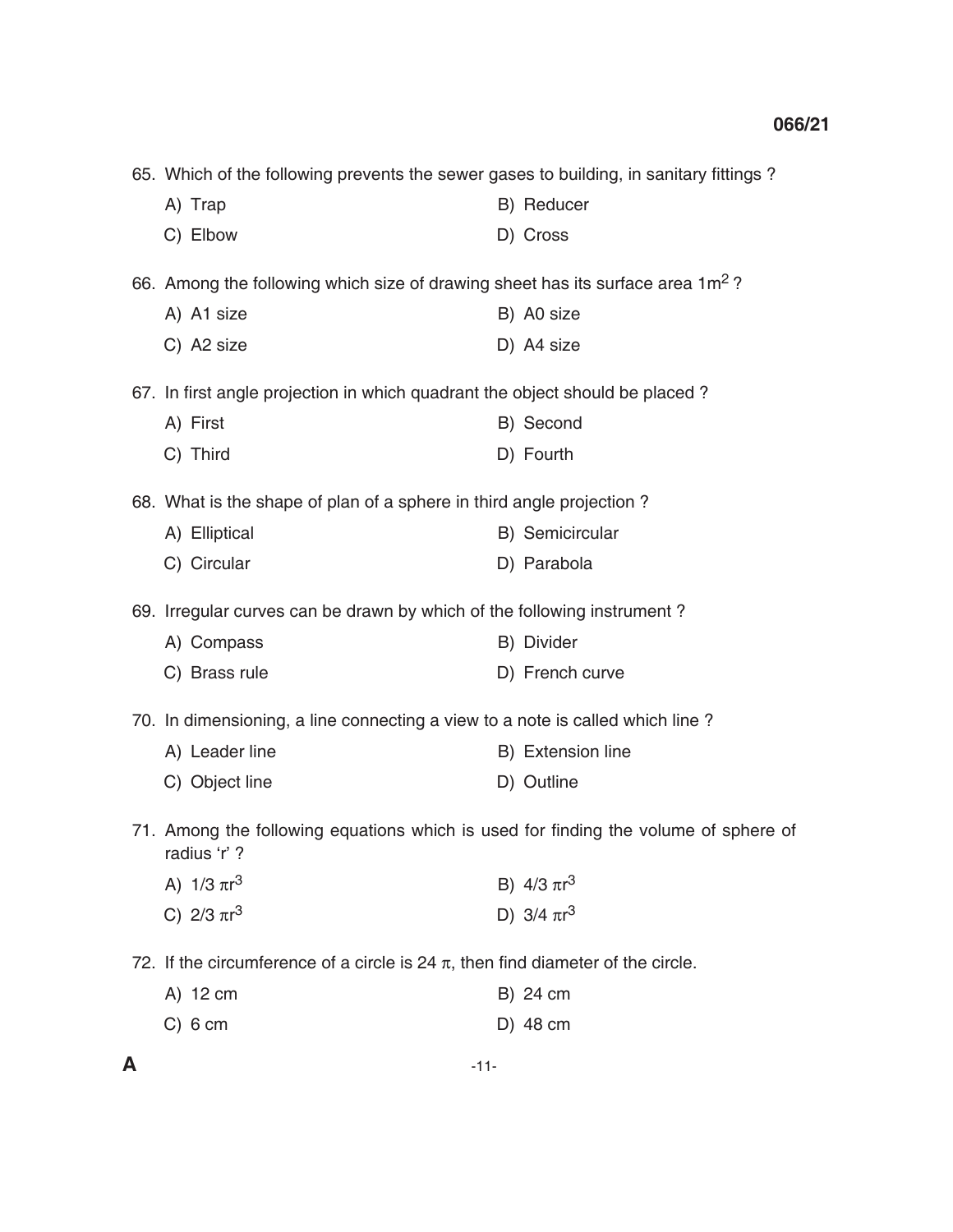73. If the diagonal of a square is 6 cm, then find the area of the square.

| A) $12 \text{ cm}^2$ | B) 36 $cm2$         |
|----------------------|---------------------|
| C) $18 \text{ cm}^2$ | D) 24 $\text{cm}^2$ |

 74. Name the solid which is generated by the revolution of a rectangle about one of its sides which remains fixed.

| A) Cone    | B) Sphere   |
|------------|-------------|
| C) Frustum | D) Cylinder |

- 75. When cone is cut by a plane parallel to its base and removing the top portion, what is the name of the remaining portion ?
	- A) Frustum of cone B) Frustum of pyramid
	- C) Frustum of circle D) Frustum of cylinder
- 76. Find the volume of a brick of dimension 6 cm  $\times$  3 cm  $\times$  2 cm.

| A) 36 $cm2$          | B) 36 $cm3$ |
|----------------------|-------------|
| C) $18 \text{ cm}^3$ | D) 6 $cm3$  |

- 77. What is called the ratio of length of drawing of an object to the actual length of the object ?
	- A) Full scale B) Diagonal scale
	- C) Enlarging scale D) Representative fraction
- 78. The eccentricity of an ellipse is always
	- A) Equal to one B) More than one
	- C) Less than one D) None of these
- 79. In engineering drawing, which type of line is used to indicate the centre line of an object ?

| A) Dashed thin line | B) Chain thin line |
|---------------------|--------------------|
|                     | .                  |

- C) Chain thick line D) Dashed thick line
-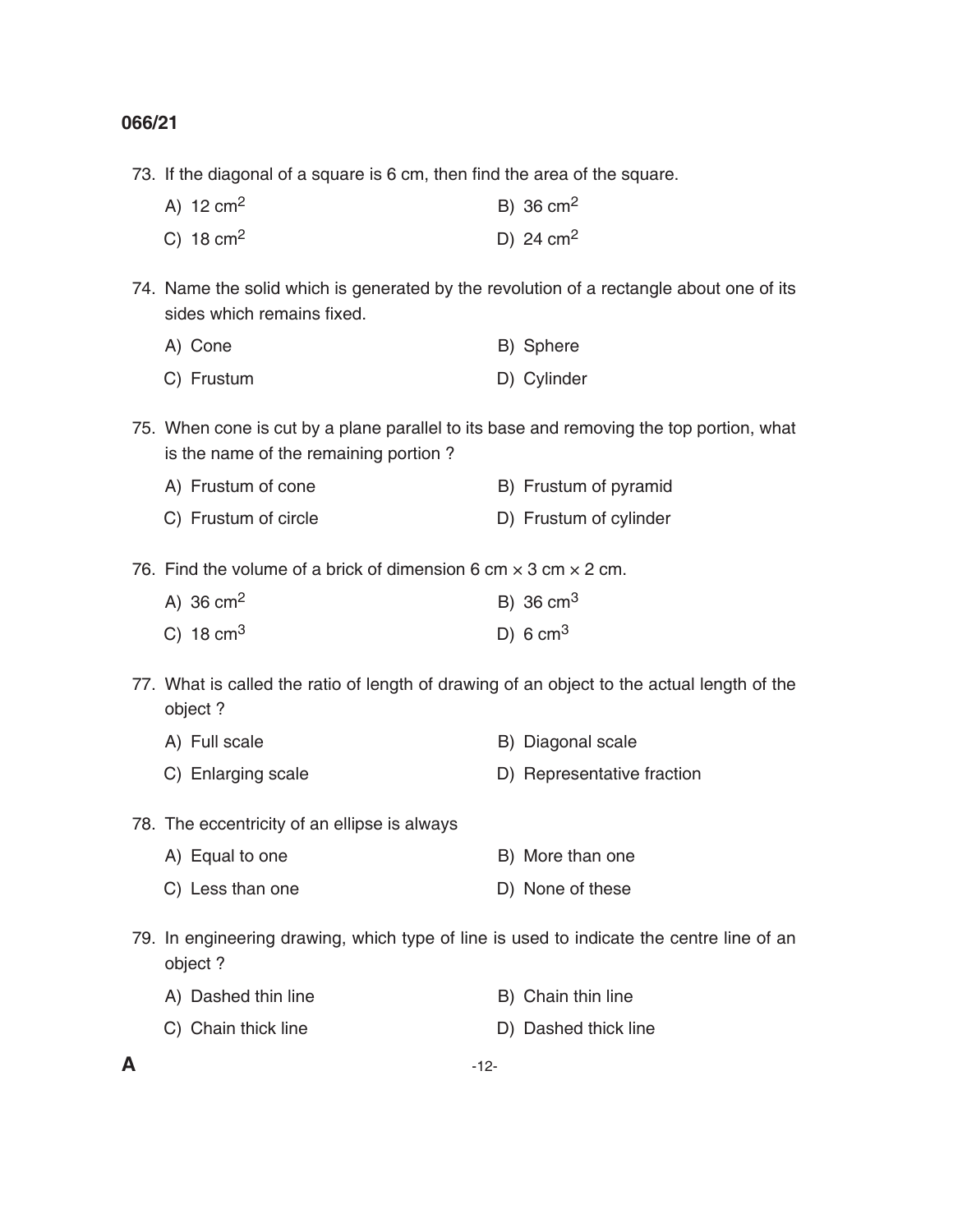80. A grinding wheel travels 880 cm in each revolution. Find the diameter of the grinding wheel.

| A) 200 cm | B) 210 cm |
|-----------|-----------|
| C) 560 cm | D) 280 cm |

 81. The total surface area of a cube is 216 square centimetres. Calculate the volume of the cube.

| A) 216 $cm3$         | B) 36 $cm3$      |
|----------------------|------------------|
| C) $18 \text{ cm}^3$ | D) 24 $\rm cm^3$ |

 82. The volume of a metallic block is 3000 cubic centimetres. The density of the metal used for the block is 7.2 gm/cc, find the weight of the block.

| $A)$ 3000 gm  | B) 21000 gm |  |  |
|---------------|-------------|--|--|
| $C)$ 21600 gm | D) 28000 gm |  |  |

83. In third angle projection of an object where is the position of the plan of the object ?

- A) Directly above the front view B) Directly below the front view
- C) Left of the front view D) Right of the front view
- 84. How T-square is specified ?
	- A) According to mass B) According to weight
	- C) According to blade length D) According to blade thickness

85. Find the area of an equilateral triangle of side 4 cm.

| A) 13.84 $\text{cm}^2$ | B) 6.92 cm <sup>2</sup>  |  |
|------------------------|--------------------------|--|
| C) 27.68 $cm2$         | D) 55.36 cm <sup>2</sup> |  |

86. The part of a circle bounded by two radii meeting at an angle and an arc is known as

| A) Segment | B) Arc    |
|------------|-----------|
| C) Chord   | D) Sector |

**A** -13-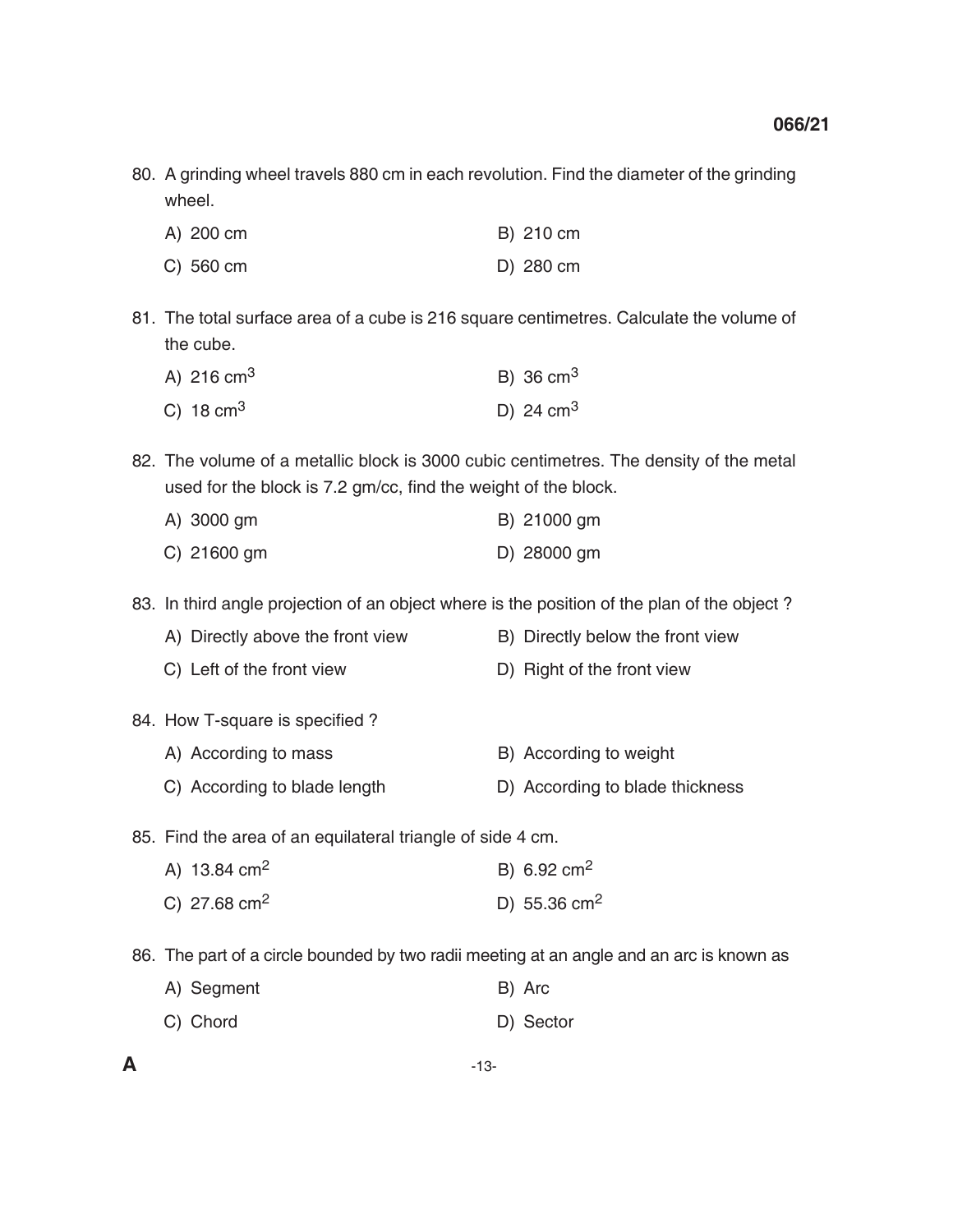|   | 87. If two circles have same centre point, then they are known as                                                                    |  |                       |
|---|--------------------------------------------------------------------------------------------------------------------------------------|--|-----------------------|
|   | A) Eccentric circles                                                                                                                 |  | B) Concentric circles |
|   | C) Semicircles                                                                                                                       |  | D) Ellipse            |
|   | 88. A polygon with seven sides is known as                                                                                           |  |                       |
|   | A) Nonagon                                                                                                                           |  | B) Octagon            |
|   | C) Heptagon                                                                                                                          |  | D) Pentagon           |
|   | 89. The area of a rectangle is 630 square millimetres and its breadth is 35 mm. Find its<br>length.                                  |  |                       |
|   | A) 18 mm                                                                                                                             |  | $B)$ 9 mm             |
|   | $C)$ 35 mm                                                                                                                           |  | $D)$ 63 mm            |
|   | 90. How much is the sum of the angles of a triangle?                                                                                 |  |                       |
|   | A) 360 degree                                                                                                                        |  | B) 180 degree         |
|   | C) 90 degree                                                                                                                         |  | D) 720 degree         |
|   | 91. What is the angle of a straight line?                                                                                            |  |                       |
|   | A) 360 degree                                                                                                                        |  | B) 0 degree           |
|   | C) 180 degree                                                                                                                        |  | D) 90 degree          |
|   | 92. If the sum of two angles is 90 degrees, then they are called which type of angles?                                               |  |                       |
|   | A) Complementary angles                                                                                                              |  | B) Right angles       |
|   | C) Supplementary angles                                                                                                              |  | D) Obtuse angles      |
|   | 93. The base and height of a right angled triangle is 5 mm and 12 mm respectively. Find<br>length of the hypotenuse of the triangle. |  |                       |
|   | A) 60 mm                                                                                                                             |  | B) 17 mm              |
|   | $C)$ 30 mm                                                                                                                           |  | $D)$ 13 mm            |
|   | 94. The volume of rigid bodies is calculated by multiplying its height and                                                           |  |                       |
|   | A) length                                                                                                                            |  | B) width              |
|   | C) base area                                                                                                                         |  | D) slant height       |
| A | $-14-$                                                                                                                               |  |                       |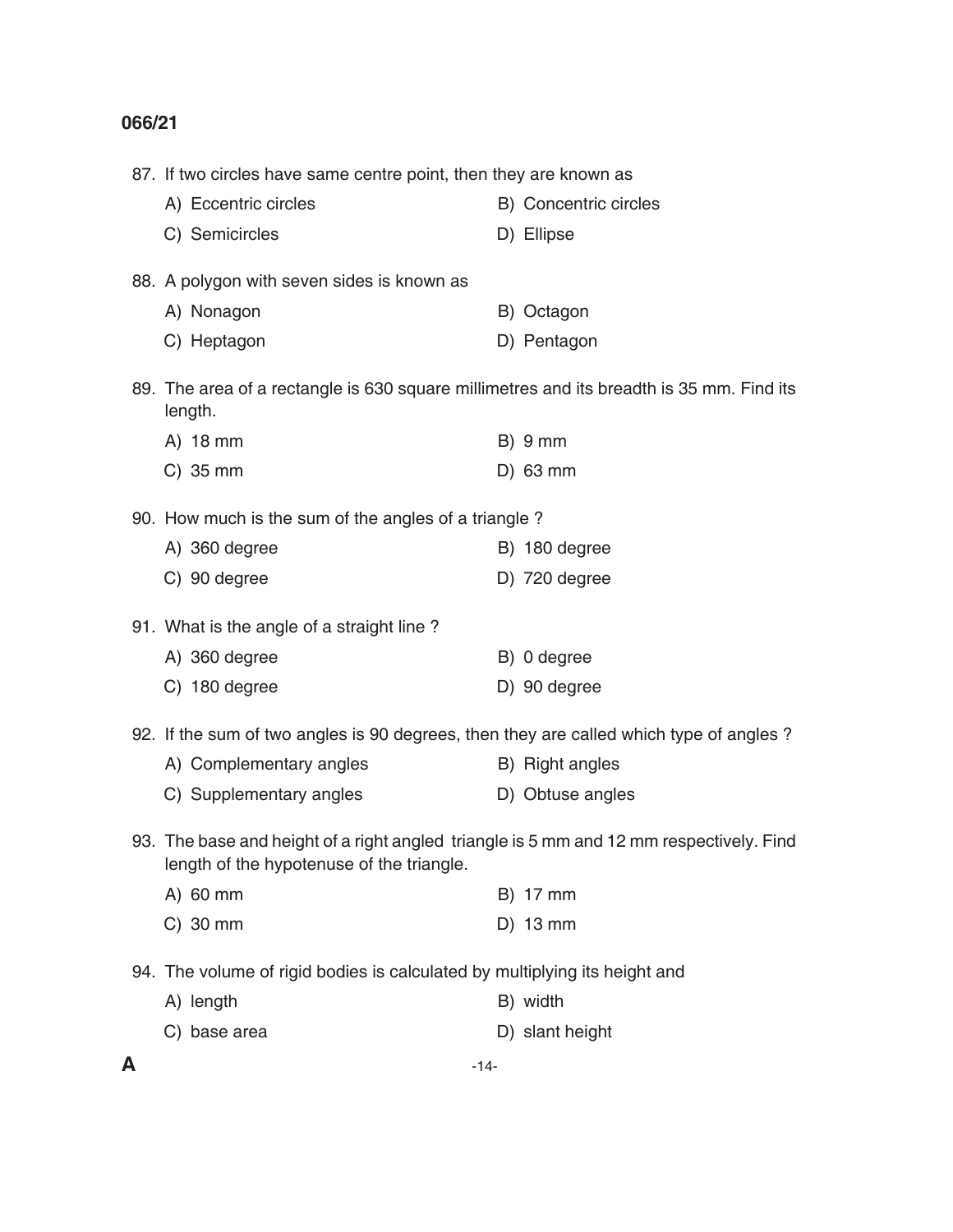95. From the given equations, which one is the correct to find the volume of a cone of height 'h' and radius 'r' ?

A) 
$$
\frac{1}{3}\pi r^2 h
$$
  
\nB)  $\frac{1}{3}\pi r^3 h$   
\nC)  $\frac{1}{3}\pi rh$   
\nD)  $\frac{1}{3}\pi rh^2$ 

- 96. A steel rod has diameter 2 mm and length 10 mm. Calculate its volume.
	- A) 20 mm<sup>3</sup> B) 5 mm<sup>2</sup>
	- C)  $3.14 \text{ mm}^3$  D)  $31.4 \text{ mm}^3$
- 97. The dimension line starts from one origin with the arrow heads in one direction only, this type of dimensioning is known as
	- A) Parallel dimensioning
	- B) Co-ordinate dimensioning
	- C) Chain dimensioning
	- D) Superimposed running dimensioning
- 98. In which projection the projectors are perpendicular to the plane of projection ?
	- A) Oblique projection B) Isometric projection
	- C) Orthographic projection D) None of these
- 99. Name the curve traced by a point on a straight line which rolls, without slipping, along a circle or a polygon.
	- A) Involute B) Spiral
	- C) Helix D) Ellipse
- 100. In engineering drawing, which instrument is used for measuring or setting off angles ?
	- A) Divider B) Protractor
	- C) French curve D) Bow compass